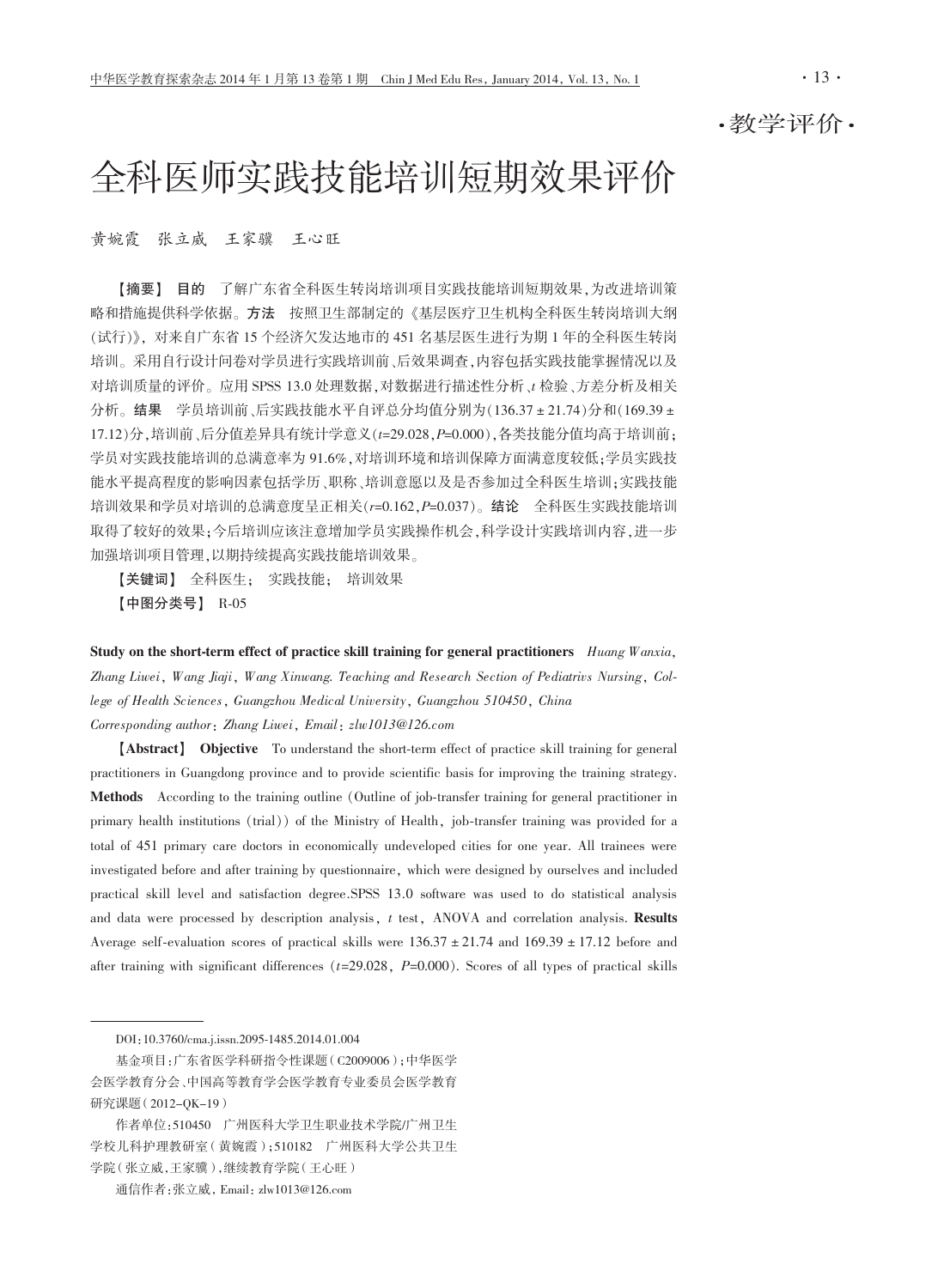after training were significantly higher than those before training  $(P<0.000 1)$ . Total satisfaction rate was 91.6% and students were not well satis-fied with training environment and training guarantee. Factors influencing the effect of training included educational background, professional title, doctors' desire of training, whether taking part in the general practitioner training or not. The effect of practical training was positively correlated with total satisfaction  $(r=0.162, P=0.037)$ . Conclusions Remarkable results of practice skill training have been achieved. In the future, more chances for practice should be provided for trainees and contents of skill training should be designed according to the need of community health service, and more attention should be paid to the training project management.

[Key words] General practitioners; Practice skill; Training effect

全科医生转岗培训是我国当前培养基层卫生人 才的重要手段,对于提高基层医疗服务的质量和水 平具有重要意义。2011至2012年广东省开展了第 1 期全科医生转岗培训项目, 对广东省 15 个经济欠 发达地市的基层医疗卫生机构人员进行为期1年的 脱产培训。为评估实践技能培训的效果,进一步改 进全科医生转岗培训的策略和措施,该研究对实践 技能培训效果进行了评价,现总结如下。

## 1 对象与方法

#### 1.1 研究对象

以 2011年广东省全科医生转岗培训班的 451 名学员作为研究对象,学员来自社区卫生服务中心、 乡镇卫生院以及其他基层医疗机构,研究对象覆盖 河源、惠州、韶关、清远等 15 个经济欠发达地市。

## 1.2 培训方法

本次全科医生转岗培训严格按照卫生部制定的 《基层医疗卫生机构全科医生转岗培训大纲(试行)》 制定培训实施计划,通过较为系统的全科医学相关 理论和实践技能培训,全面提高基层医生的基本医 疗和公共卫生服务能力,力求达到全科医生岗位的 基本要求。培训实行全脱产形式,周期为1年,其中 理论培训1个月、基层实践1个月及临床实践10个 月。基层实践培训均安排在基础较好、且已取得全 科医生社区培训基地资格的社区卫生服务机构,内 容涵盖全科医疗服务技能、社区慢性病管理、社区重 点人群保健、基层卫生服务管理等。临床实践安排 在已通过评审认定的全科医生临床培训基地进行临 床轮科实习,内容包括临床基础培训以及内科、外 科、妇产科、儿科、急诊急救、传染科等科室的轮转。

#### 1.3 资料收集

在培训前对学员进行现场自填式问卷调查,调 杳内容包括个人基本情况和实践技能的掌握情况。 实践技能掌握情况采用自评的方式,自评条目包括 临床基本技能、内科、急诊急救、外科、妇产科、儿科、 传染科、精神科、全科医疗服务技能、社区慢性病管 理、社区重点人群保健、基层卫生服务管理共 12 大 类 42个条目,按照"很不熟练""较不熟练""一般" "较熟练"和"很熟练"分5级,依次赋值为1~5分。 基层实践和临床实践结束后分别通过信函的方式对 学员进行调查,要求学员在培训结束后1周内回寄 问卷资料。问卷内容除包括个人基本情况和实践技 能的掌握情况之外,还包括参训学员对培训质量的 评价,具体包括对培训环境、培训师资、培训实施及 保障等方面的评价,评价等级分为:"很差""较差" "一般""较好"和"很好",依次赋值为1~5分。参与 本次培训的学员共计481人,完成所有调查的学员 为 451 人, 资料有效回收率为 93.8%。

#### 1.4 质量控制

广泛开展文献研究,并在专家咨询的基础上制 定调查问卷,在正式调查之前开展预调查,并根据调 查结果对问卷进行修订。对收集到的调查问卷进行 筛选,剔除无效问卷,对有效问卷进行编码后应用 Epidata 3.1 软件建立数据库, 所有问卷均采用双人 双次录入,并对录入结果进行一致性检验。

## 1.5 统计分析

应用 SPSS 13.0 统计软件进行统计学处理, 计 数资料以率表示,计量资料以均数±标准差(x±s) 表示,对数据进行描述性统计分析、t 检验、方差分 析及相关分析,检验水准 α=0.05。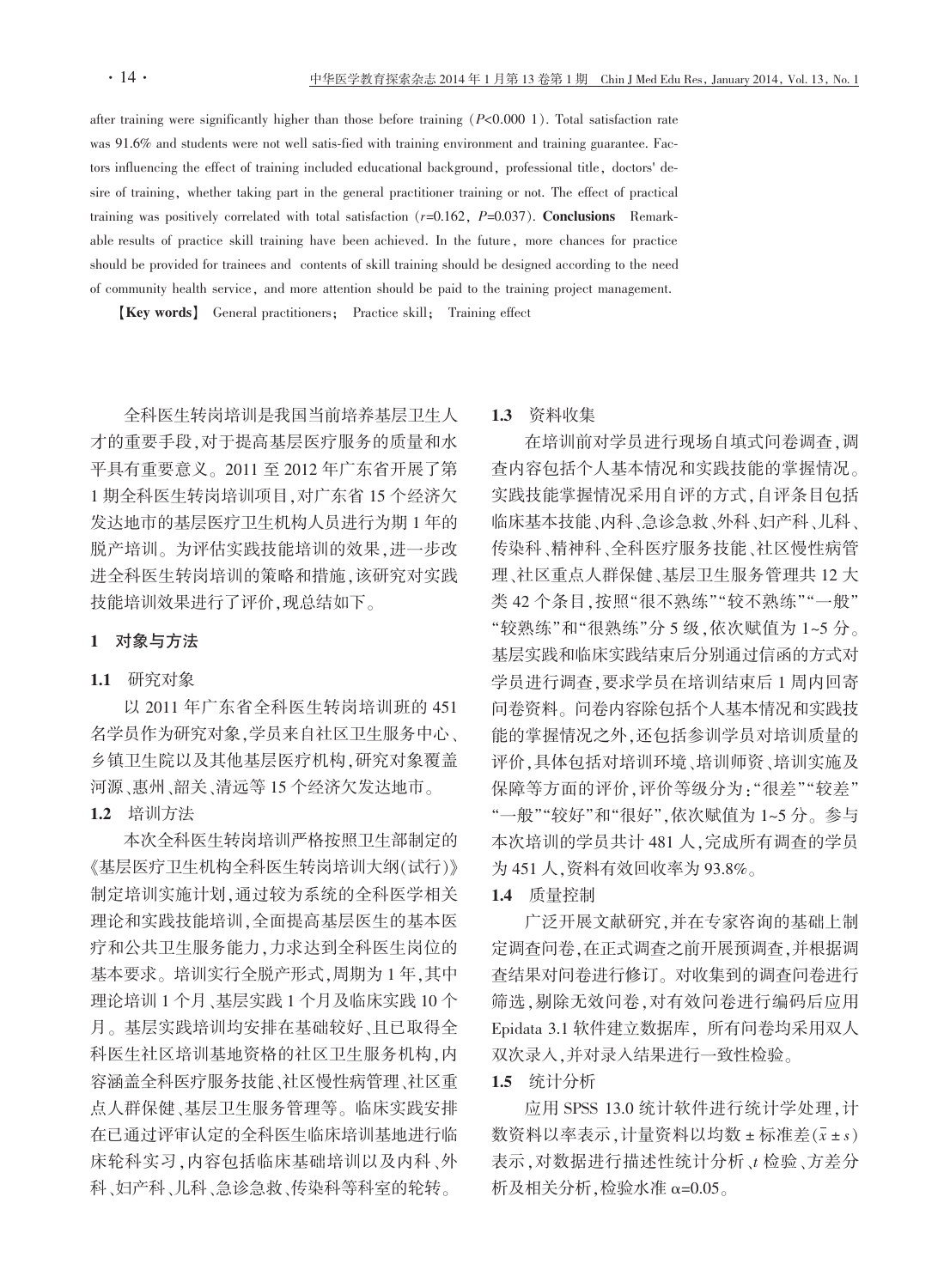#### 2 结果

#### 2.1 问卷的信度和效度分析

为评价调查结果的准确性和可靠性,对调查问 卷的信度和效度进行了分析吗。实践技能掌握情况 问卷和培训质量评价问卷的克降巴赫信度系数 (Cron-bach's alpha)分别为 0.975 和 0.961. 内部一致 性较好,具有较好的可信度。采用因子分析来评价 问卷的结构效度,经KMO检验,问卷的KMO统计 量分别为 0.972 和 0.954, 表明资料适合做因子分析。 对问卷进行探索性因子分析,特征值大于1的因子 入选,结果显示实践技能掌握情况问卷共含有5个 公因子,累计方差贡献率为66.078%,每个条目在其 中一个公因子上负荷值都≥40.100%;培训质量评 价问卷共含有4公因子,累计方差贡献率为71.127%, 每个条目在其中一个公因子上负荷值均≥46.600%, 以上结果表明调杳问卷具有良好的结构效度,具有 较高可靠性。

2.2 学员基本情况

接受调查的学员中,男性 379 人,占 84.0%,女 性 72 人,占 16.0%;年龄在 23~54 岁之间,平均年龄 为(34.0±5.5)岁:学历:中专及以下78人,占17.3%. 大专 270 人, 占 59.9%, 本科 103 人, 占 22.8%; 职 称:初级及以下 374 人, 占 82.9%, 中级及以上 77 人,占17.1%。

2.3 学员培训前、后自评实践技能水平比较

学员培训前、后实践技能水平自评总分均值分 别为(136.37±21.74)分和(169.39±17.12)分,培训 前、后分值差异具有统计学意义( $t=29.028$ ,  $P=$  0.000)。对不同类别实践技能培训前后自评分值做 配对 t 检验, 结果显示: 各类别实践技能培训前后自 评分值差异都具有统计学意义(P<0.000 1). 即培训 后这些项目的实践技能水平得到了提高(表1)。将 不同类别自评分值讲行校正、得出各类实践技能按 提高程度大小依次是:基层卫生服务管理、社区重点 人群保健、精神科、全科医疗服务技能、社区慢性病 管理、传染科、妇产科、内科、急诊急救、外科、儿科、 临床基础技能。

2.4 学员对培训项目的评价

对本次实践技能培训总体表示"满意"或"很满 意"者为 413 人, 占 91.6%; 有 402 人认为本次培训 有助于增强团队合作意识, 410 人认为有助于培养 人际沟通能力,分别占 89.1%和 90.9%。按学员对各 个项目的评分均值进行排序,结果显示,评价分值较 高的是培训师资和培训活动方面,培训环境和培训 保障的相关项目评价分值较低(表2)。

## 2.5 学员实践技能水平提高程度影响因素分析

以性别、年龄、学历、职称、培训意愿、是否参加 过全科医生培训为因素。采用方差分析研究其与培 训前后自评总分差值的关系。结果显示:不同学历、 职称学员技能水平提高程度的差异具有统计学意义 (P=0.022 2; P=0.006 8), 进一步经过 LSD-t 检验, 中 专及以下组与大专组技能水平提高程度的差异无统 计学意义(t=1.097, P=0.901 2), 中专及以下组高于 本科组(t=2.151, P=0.032 0), 大专组也高于本科组 (t=2.650, P=0.008 3): 不同培训意愿学员之间技能 水平提高程度的差异具有统计学意义(P=0.000 1): 曾经参加过全科医生培训和未参加过全科医生培训

| 项目       | 满分 | 培训前              | 培训后              | $t$ 值  | $P$ 值 |
|----------|----|------------------|------------------|--------|-------|
| 临床基本技能   | 35 | $25.09 \pm 4.14$ | $29.62 \pm 3.58$ | 20.294 | 0.000 |
| 内科       | 30 | $20.69 \pm 3.97$ | $24.95 \pm 3.22$ | 20.894 | 0.000 |
| 急诊急救     | 30 | $21.40 \pm 4.06$ | $25.50 \pm 3.18$ | 19.443 | 0.000 |
| 外科       | 5  | $3.47 \pm 0.76$  | $4.14 \pm 0.64$  | 16.085 | 0.000 |
| 妇产科      | 5  | $3.12 \pm 0.83$  | $3.85 \pm 0.71$  | 15.850 | 0.000 |
| 儿科       | 5  | $3.42 \pm 0.73$  | $4.07 \pm 0.62$  | 15.601 | 0.000 |
| 传染科      | 5  | $3.25 \pm 0.73$  | $4.00 \pm 0.68$  | 17.712 | 0.000 |
| 精神科      | 5  | $2.88 \pm 0.77$  | $3.79 \pm 0.75$  | 20.235 | 0.000 |
| 全科医疗服务技能 | 50 | $29.91 \pm 6.39$ | $39.03 \pm 5.32$ | 24.983 | 0.000 |
| 社区慢性病管理  | 10 | $6.10 \pm 1.47$  | $7.70 \pm 1.20$  | 19.642 | 0.000 |
| 社区重点人群保健 | 15 | $8.49 \pm 2.22$  | $11.31 \pm 1.91$ | 21.873 | 0.000 |
| 基层卫生服务管理 | 15 | $8.55 \pm 2.15$  | $11.42 \pm 1.79$ | 23.777 | 0.000 |

表 1 学员培训前后实践技能自评分值比较(x+s,分)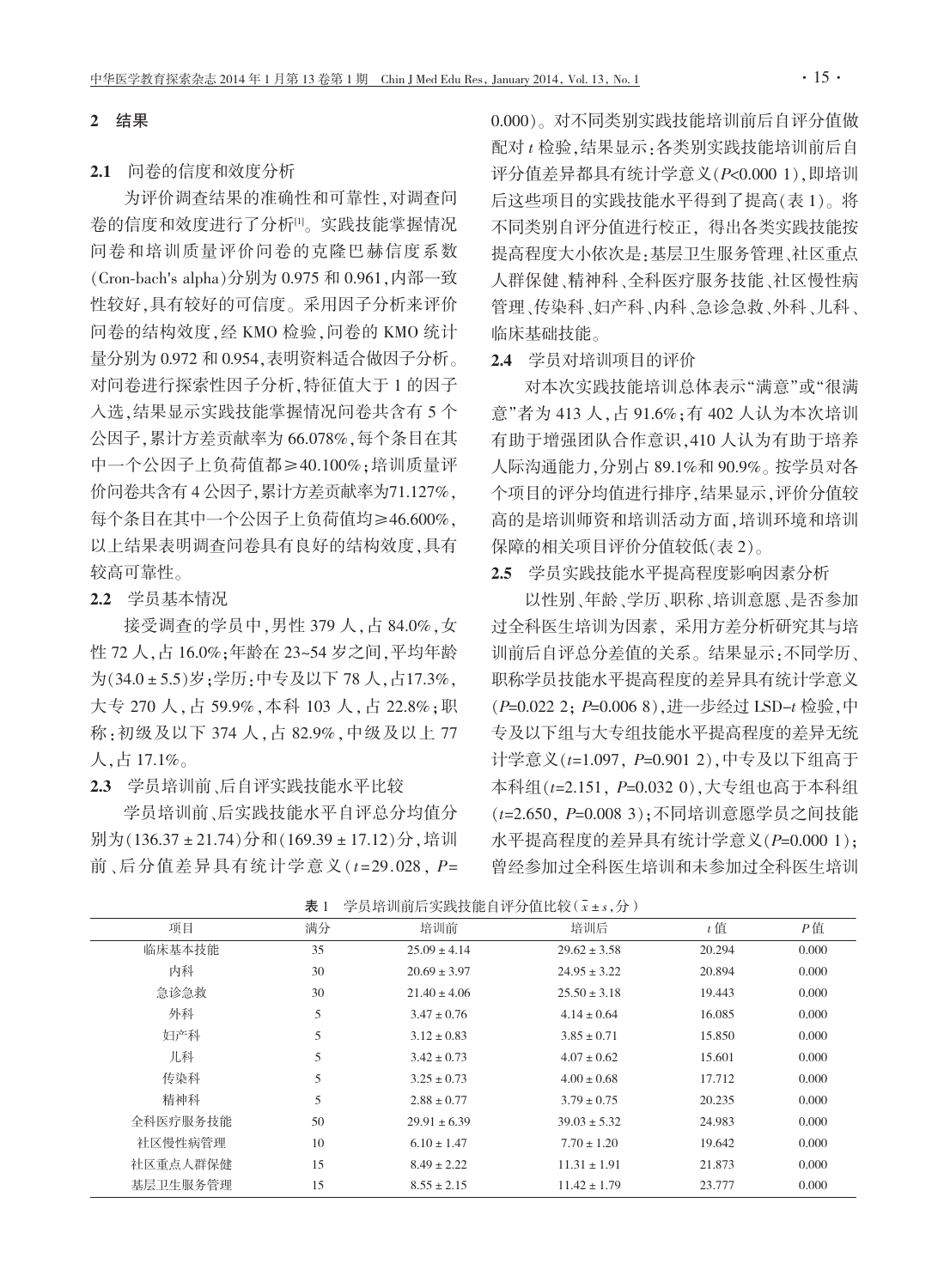表 2 培训学员对不同项目评价情况 (x+s,分)

| 项目              | 分值              | 排序             |
|-----------------|-----------------|----------------|
| 带教师资的专业知识和技能水平  | $4.40 \pm 0.76$ | $\mathbf{1}$   |
| 带教师资的沟通能力       | $4.39 \pm 0.76$ | $\overline{2}$ |
| 带教师资防范和处理医疗纠纷能力 | $4.34 \pm 0.79$ | $\mathcal{E}$  |
| 带教师资对学员的杰度      | $4.28 \pm 0.83$ | $\overline{4}$ |
| 师资带教经验          | $4.24 \pm 0.85$ | $\overline{5}$ |
| 师资带教意识及责任感      | $4.23 \pm 0.85$ | 6              |
| 师资的团队合作意识       | $4.14 \pm 0.77$ | 7              |
| 开展教学杳房          | $4.11 \pm 0.85$ | 8              |
| 带教师资的科研水平和能力    | $4.10 \pm 0.95$ | 9              |
| 开展病例讨论          | $4.08 + 0.82$   | 10             |
| 开展技能操作指导        | $4.04 + 0.84$   | 11             |
| 开展小讲课           | $3.97 + 0.89$   | 12.            |
| 诊疗设施和条件         | $3.91 + 0.77$   | 13             |
| 病种质量与多样性        | $3.90 \pm 0.72$ | 14             |
| 临床轮转过程的组织和管理    | $3.89 \pm 0.83$ | 15             |
| 教学场所和设施         | $3.84 \pm 0.90$ | 16             |
| 工作量规定合理         | $378 + 073$     | 17             |
| 实践机会充足性         | $3.70 \pm 0.82$ | 18             |
| 提供专业期刊和书籍情况     | $3.35 + 1.03$   | 19             |
| 生活条件和食宿安排       | $3.26 + 1.30$   | 20             |

表 3 不同特征学员培训前、后实践技能自评总分差值

| $(x \pm s, 7)$ |     |                   |        |        |  |  |  |  |
|----------------|-----|-------------------|--------|--------|--|--|--|--|
| 项目             | 人数  | 培训前后自评<br>总分差值    | F值     | $P$ 值  |  |  |  |  |
| 性别             |     |                   |        |        |  |  |  |  |
| 男              | 379 | $32.57 \pm 24.10$ | 0.790  | 0.3745 |  |  |  |  |
| 女              | 72  | $35.33 \pm 24.43$ |        |        |  |  |  |  |
| 年龄             |     |                   |        |        |  |  |  |  |
| <30岁           | 104 | $35.40 \pm 21.79$ | 2.054  | 0.1056 |  |  |  |  |
| 30~岁           | 127 | $31.09 \pm 25.38$ |        |        |  |  |  |  |
| 35~岁           | 143 | $35.46 \pm 25.42$ |        |        |  |  |  |  |
| ≥40 岁          | 77  | $28.38 \pm 22.08$ |        |        |  |  |  |  |
| 学历             |     |                   |        |        |  |  |  |  |
| 中专及以下          | 78  | $35.01 \pm 21.02$ | 3.840  | 0.0222 |  |  |  |  |
| 大专             | 270 | $34.63 \pm 24.77$ |        |        |  |  |  |  |
| 本科             | 103 | $27.26 \pm 24.06$ |        |        |  |  |  |  |
| 职称             |     |                   |        |        |  |  |  |  |
| 初级及以下          | 374 | $34.41 \pm 23.87$ | 7.391  | 0.0068 |  |  |  |  |
| 中级及以上          | 77  | $26.25 \pm 24.54$ |        |        |  |  |  |  |
| 培训意愿           |     |                   |        |        |  |  |  |  |
| 愿意             | 413 | $34.36 \pm 23.25$ | 15.640 | 0.0001 |  |  |  |  |
| 不愿意或无所谓        | 38  | $18.42 \pm 28.91$ |        |        |  |  |  |  |
| 是否参加过全科医       |     |                   |        |        |  |  |  |  |
| 生培训            |     |                   |        |        |  |  |  |  |
| 是              | 72  | $23.35 \pm 22.16$ | 14.123 | 0.0002 |  |  |  |  |
| 否              | 379 | $34.85 \pm 24.10$ |        |        |  |  |  |  |

者比较,技能水平提高程度的差异具有统计学意义 (P=0.000 2)(表 3)。对培训前、后实践技能自评总 分差值和学员对培训项目的总满意度评价分值进行 Pearson 相关分析。结果表明:学员实践技能培训效 果和学员对培训项目的总满意度呈正相关关系(r= 0.162, P=0.037 0), 即学员对培训项目的满意度越 高.其实践技能培训效果越好。

#### 3 讨论

## 3.1 培训效果分析

培训效果评估是通过系统地收集必要的描述性 和判断性信息,对培训项目价值进行判断,以帮助做 出关于选择、评价和修改培训活动的决策<sup>[2-3]</sup>。全科 医生培训效果评估作为全科医生培训过程的一个重 要组成部分,是检验参训学员培训效果和质量的重 要措施和手段,有利于及时反馈培训工作的不足并 不断改进培训方法和策略,促进培训质量的不断提 高。目前国内对全科医生实践技能培训效果评估方 面的研究较少,本研究尝试采用定性和定量相结合 的方法对全科医生培训的短期效果及其影响因素进 行分析,力求从多个层次和角度反应培训的短期效 果。根据柯氏评估模型,培训短期效果可从学习层 和反应层来评价<sup>吗</sup>。学习层是考查被培训者在知识、 技能等方面的改变,本研究通过比较培训前、后学员 实践技能熟练程度进行评估;反应层评估是了解学 员对培训的主观感受,本研究采用培训后问卷调查 的方法来评估。

学员培训前、后实践技能自评结果表明,培训后 学员实践技能水平得到显著改善。从不同类别实践 技能来看,基层卫生服务管理、社区重点人群保健、 精神科、全科医疗服务技能、社区慢性病管理等社区 卫生服务常用技能改善程度较大,这可能与以往基 层医疗机构较少开展这些项目有关。反应层评估显 示本次培训学员的总体反应和感受较好,有413人 (占91.6%)对本次实践培训表示满意或很满意,大 部分学员均认为本次实践培训有利于提高临床实践 技能水平。学员对培训师资和培训活动方面评分较 高,这与索良<sup>[9]</sup>的研究结果是一致的。学员对培训环 境的实践机会充足性、工作量规定合理和培训保障 的教学场所和设施、提供专业期刊和书籍情况、生活 条件和食宿安排等项目评分较低,说明培训环境和